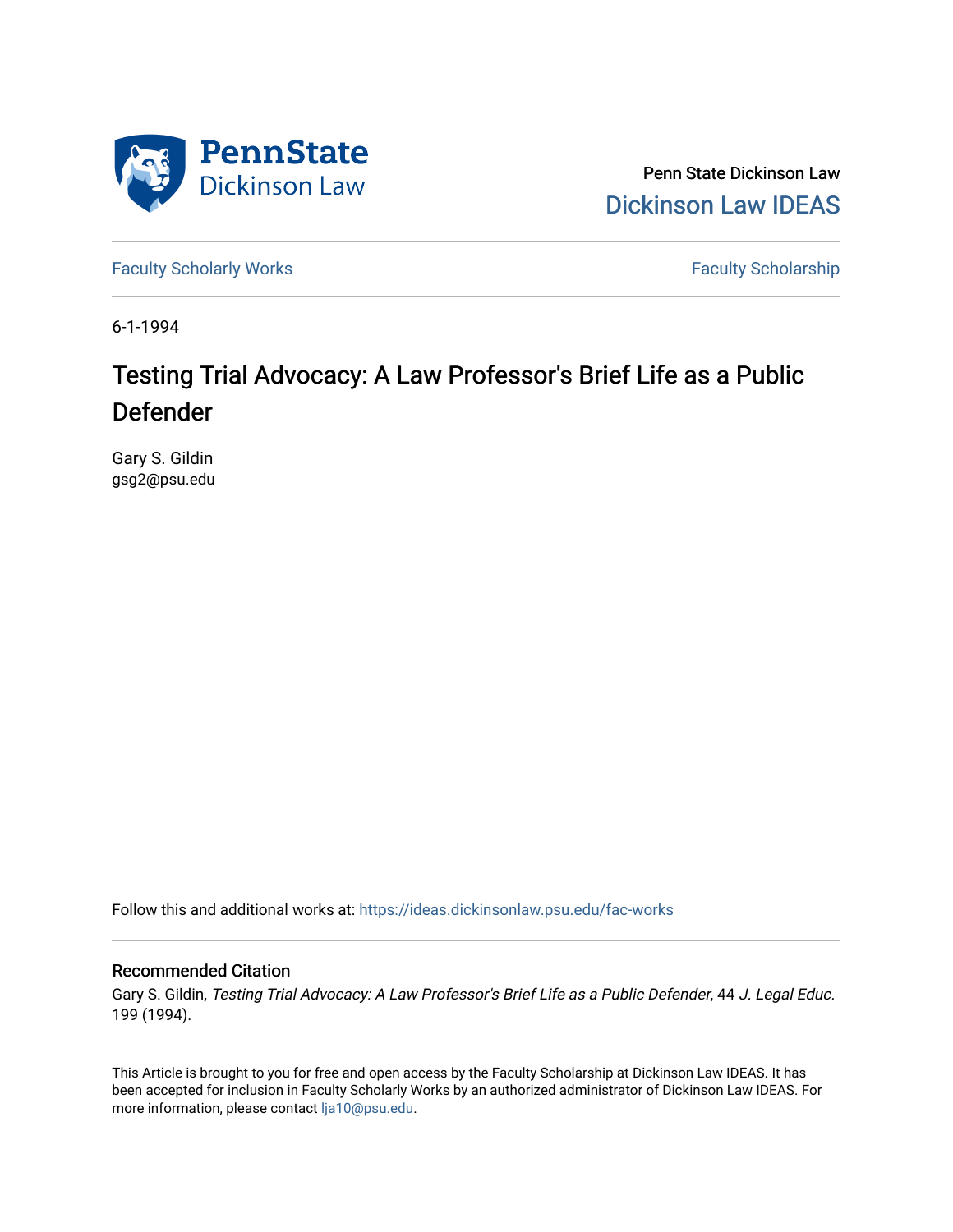# **Testing Trial Advocacy: A Law Professor's Brief Life as a Public Defender**

Gary **S.** Gildin

Having taught trial advocacy for the past fourteen years, I embraced the novel opportunity to test firsthand the techniques we offer in the classroom by serving my sabbatical as an assistant public defender in Cumberland County, Pennsylvania. Over the course of five trials and more than fifty hearings, I endeavored to make effective use of those advocacy skills that I had urged upon some 2,000 students. Except for the not wholly unexpected need to adapt to the idiosyncracies of individual judges, Professor Mauet's fundamental techniques generally could be directly (if not always successfully) employed in the courtroom. There was one aspect of the litigation process, however, that no textbook, lecture, simulation, or videotape could ever convey: the client. In my semester as a public defender, I was confronted with an array of defendants whose plight defied reliance upon classic trial advocacy skills.

In the perhaps wan hope that my experiences can assist other teachers to prepare their students for the real-life vagaries of trial advocacy, this article attempts to categorize types of clients the criminal defense lawyer is likely to encounter. It then offers modest suggestions for training the advocate to address the problems posed by each class of clientele.<sup>1</sup>

#### The Defenseless Client

My first client, whom I initially found totally befuddling, displayed what ultimately proved to be a not atypical profile—the client with no discernible defense.

Having impressed upon legions of students that nothing in law is clear, I could not believe that there was no viable defense to lodge on behalf of fiftyfive-year-old Lewis Stone. Mr. Stone had been caught leaving a grocery store

Gary **S.** Gildin is Professor at the Dickinson School of Law.

**I** am grateful for the privilege of working beside Chief Public Defender Taylor P. Andrews and a team of assistant public defenders who, every day, generously shared their experience and wisdom. I am forever indebted for the education they conferred.

1. To avoid betrayal of client confidences, I have changed the names of the clients and some other factual details.

Journal of Legal Education, Volume 44, Number 2 (June 1994)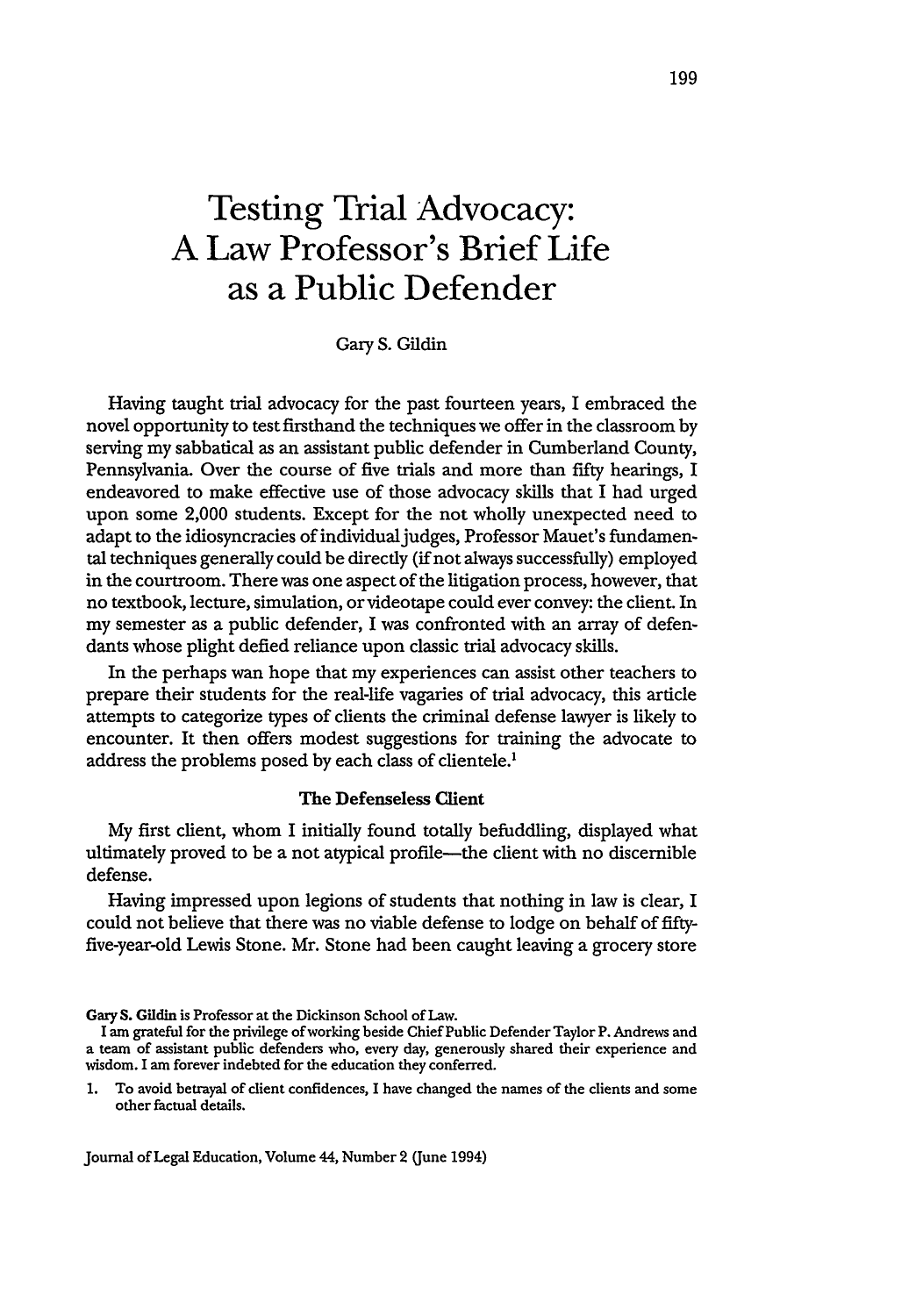with a five-dollar steak visibly protruding from underneath his shirt. He then had given a complete and uncoerced confession admitting that he had stolen it. Having an illustrious history of convictions for retail theft, Mr. Stone was now facing a felony charge. Under a standard-range sentence dictated by Pennsylvania's sentencing guidelines, a conviction would render him a longterm resident of one of the state's correctional facilities.

Seeing no immediate defense on the facts, I turned my attention to the constitutional doctrines relied upon with occasional success by the defendants in my criminal procedure course. My quest proved fruitless. Where was the raw material that would induce the jury to decide following the opening statement, if not during jury selection, that Mr. Stone was innocent? How was I to cross-examine unbiased eyewitnesses possessed of an unerring ability to perceive, recollect, and discuss the events in question?

Having gleaned that most criminal cases are resolved by plea bargaining, I set off to visit the district attorney in the faint hope that she perceived some weakness in the case which would induce acceptance of a plea to a misdemeanor. I was able to extract one concession: she agreed to remain mute at sentencing. **-**

With guidance from my boss, I turned my attention to an aspect of persuasion generally not addressed in trial practice courses—sentencing advocacy. The worst fate suffered by defendants found guilty in the Case Files of trial advocacy courses is the bruised ego of the student advocate; there is no occasion for the loser to attempt, at sentencing, to minimize the consequences of the jury's guilty verdict. But for the Mr. Stones of the world for whom a guilty verdict is a foregone conclusion, the sole opportunity for advocacy lies at sentencing-either formally following trial, or informally in plea negotiations with the prosecution.

At this juncture opportunities for advocacy abound. In the case of Mr. Stone, my preparation for the sentencing involved the mundane task of gathering letters of support from a psychologist and a clergyman. While supplying no cognizable defense to the charges, the letters suggested that Mr. Stone would profit more from treatment than from incarceration. No sophisticated advocacy skill was involved either in gathering these letters or in using them to argue for a mitigated sentence. Instead, my pitch at the sentencing hearing was but a commonsense explanation why incarceration, particularly for the length of time suggested by the sentencing guidelines, would be inappropriate and counterproductive. Somewhat begrudgingly, the trial judge agreed.

Sentencing advocacy is perhaps even more crucial at the plea-bargaining stage, particularly where mandatory sentencing guidelines deprive the judge of all discretion. If the defendant's activities can be linked to drug or alcohol dependency, the district attorney may be persuaded to agree to a treatment program in lieu of imprisonment.2 Even where the prosecutor refuses to

<sup>2.</sup> Sometimes the defendant will be less amenable: one of my clients opted to remain in jail despite entry of a plea that authorized his immediate release to an in-patient drug rehabilitation **facility.**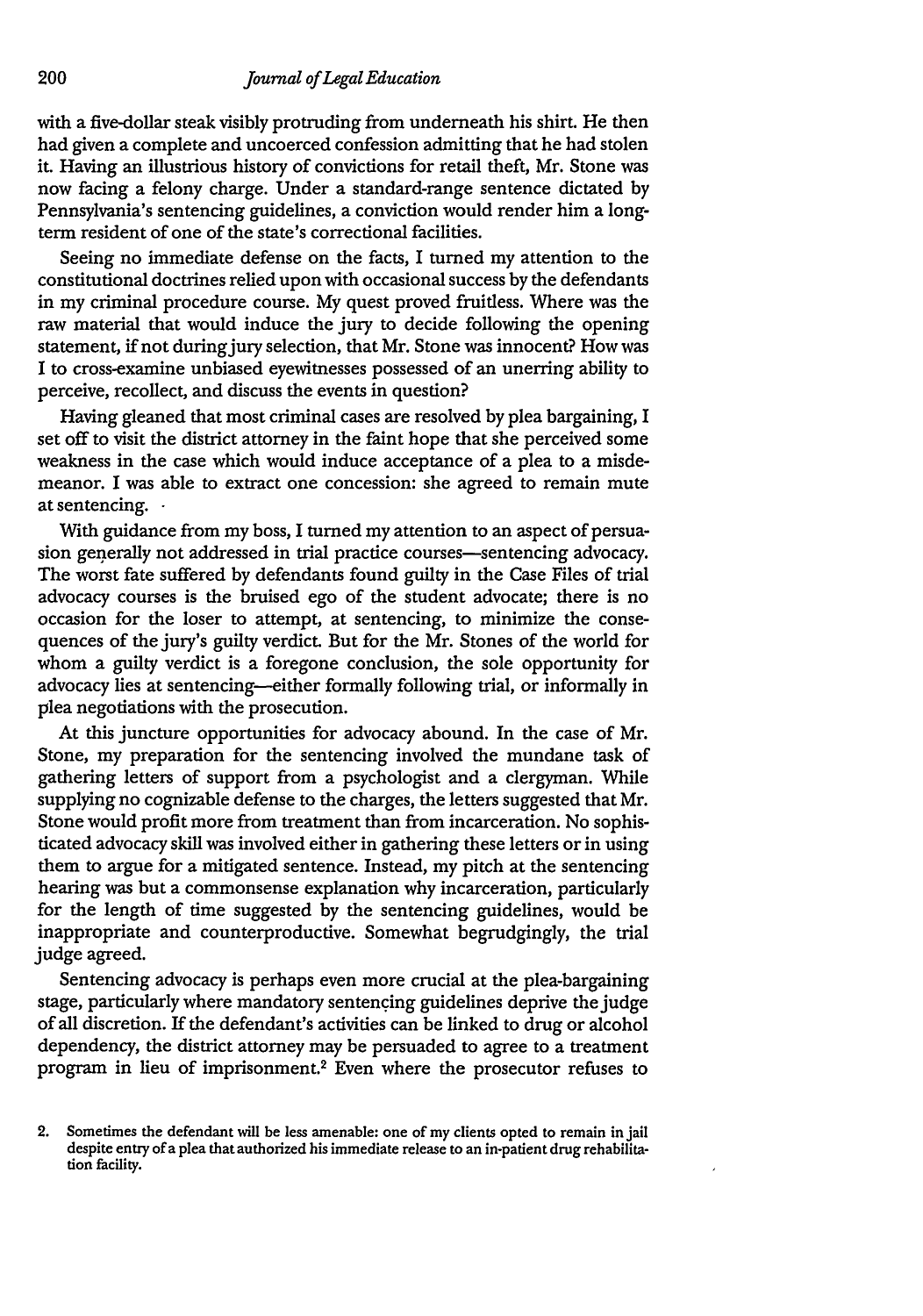consent to diversion, advising the defendant to enter a treatment program voluntarily while awaiting trial may benefit him at sentencing. Again, the skill entailed in this sort of advocacy has nothing to do with law but has everything to do with affording proper representation of the client who has no defense.

#### The Client **Who Can't Be Put on the Stand**

As vexing as the defenseless client is the accused whose defense cannot be thoroughly placed before the jury because of a prior conviction. Law school programs do equip aspiring advocates with the conceptual tools to represent such a defendant: the presumption of innocence, the defendant's constitutional right not to testify, and the prosecution's burden of proving guilt beyond a reasonable doubt are bedrock principles that can be mustered. There is a vast divide, however, between legal precepts and reality.

Harold Kelly, accused of knowing receipt of stolen property, was prepared to testify he was unaware that the property he admittedly possessed had been stolen. Regrettably, the price of relating his story to the jury would have been introduction of his prior burglary convictions.

I drew upon the advocacy conventions that over the years I had proffered to my students. During voir dire, I explained the legal protections afforded anyone accused of a crime and attempted to extract a promise from the jurors to apply these tenets as they scrutinized the prosecution's case against Mr. Kelly. Thejurors were reminded of their pledge during my opening statement and closing argument, and for the fourth time in the judge's charge.<sup>3</sup> My admittedly biased assessment of the evidence was that the prosecution plainly had failed to meet its burden of proving, beyond a reasonable doubt, that Mr. Kelly knew that the property had been stolen. The jury disagreed. The case exemplified the futility of relying upon incantations of presumptions of innocence and burdens of proof, and the imperative of offering the jury a competing defense theory of the case. But what is the theory to be when the defendant cannot testify and has no witnesses to support his claimed defense?

It is settled lore that a factual theory of the case must not only present a cogent story of what happened but should offer further explanation, consistent with the jurors' commonsense expectations, of *why* the events occurred. Upon reflection, I realized that a legal theory of the case resting principally on the prosecution's inability to satisfy its burden of proof also should propose why the prosecution had failed to garner the evidence a jury would expect if the defendant were guilty.

In Mr. Kelly's case, the arresting officer had absolutely no knowledge of how Mr. Kelly came into possession of the stolen property and essentially conducted no investigation once he discovered that the property was stolen. Would the jurors have been more amenable to finding the Commonwealth's proof inadequate had they been persuaded that the officer could have and

**<sup>3.</sup>** Some **of** my colleagues, obviously wiser than **I,** advised against seeking an instruction from the **court** detailing the defendant's right **not to** take the stand **on the ground** that the **instruction served** only **to** remind the jury that the defendant **had not** testified in his defense.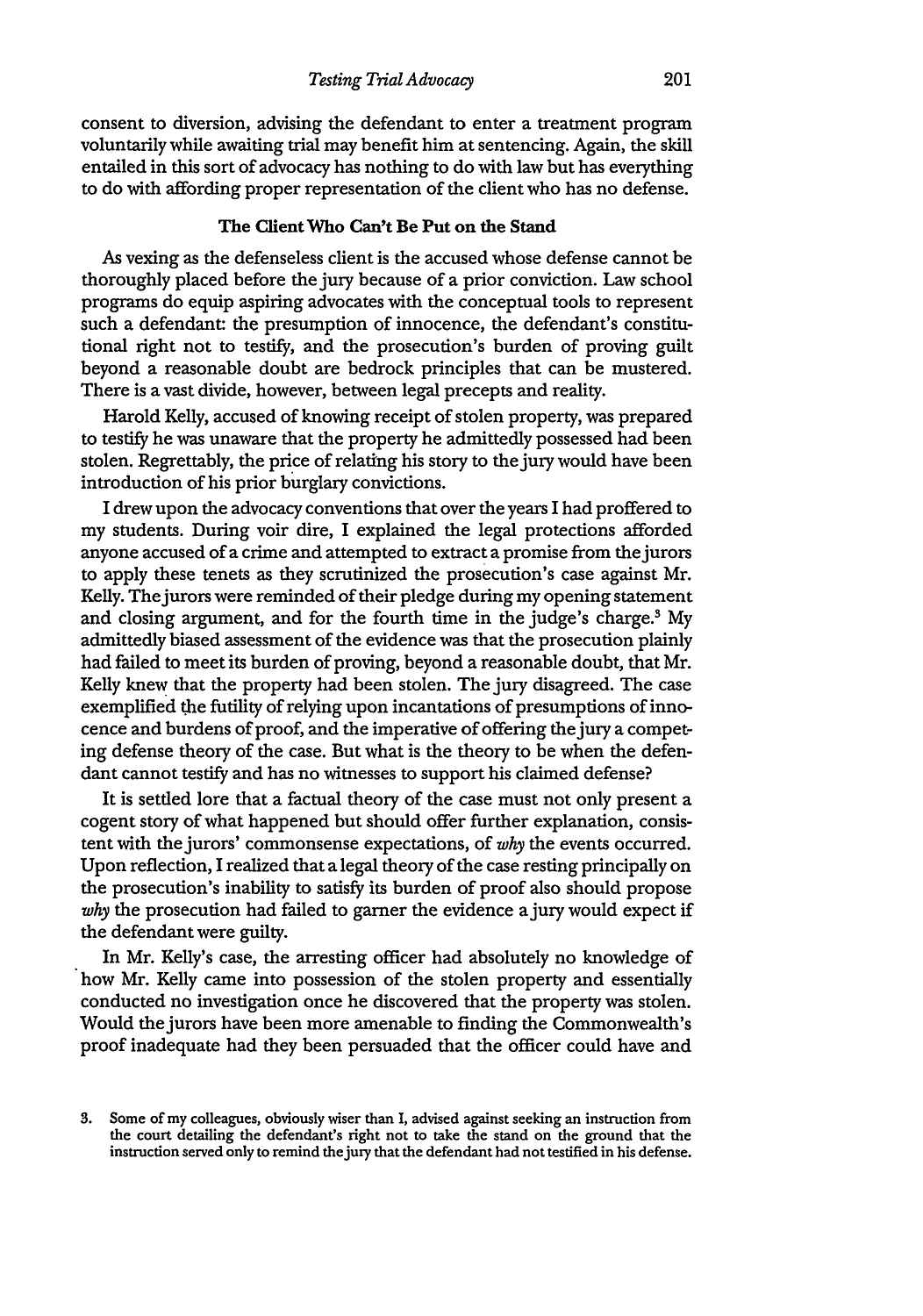should have done more—or at least done something—to find out how the defendant came to possess the stolen goods? Absent a factual hook on which to hang its understanding of the burden of proof, the jury was left to choose between assessing the evidence against empty legal formalisms and assessing the evidence against the only human placed before it, the defendant. Not surprisingly, the jury chose to evaluate the defendant and, not hearing him speak in his defense, found him wanting.

## The Vacillating Client

I had expected surprise prosecution witnesses, failures of recollection from my own witnesses, even objections emanating from the bench (always, of course, sustained). I was entirely unprepared for the client who, unlike the inanimate defendants in the Case Files, seemed to change stories with whatever winds were prevailing.

The most dramatic example was Betsy Dennis, who stood accused of extorting hundreds of dollars by sending letters threatening physical harm to the complainant. Over the course of several interviews, Ms. Dennis steadfastly denied writing any note, much less receiving money from the victim.

While the prosecution presented its case, I quietly asked Ms. Dennis, seated next to me at counsel table, to write out the text of the extortion note just introduced by the district attorney. Even for one professing no expertise in graphology, the note left little room to question that Ms. Dennis's protestation of innocence was untrue. I slid the handwriting sample into my suitcoat pocket, deferring for the moment resolution of the evolving ethical dilemma.

As the prosecution announced it was resting its case, Ms. Dennis turned to me in tears and whispered, "I can't do this anymore. I wrote the note and took the money." I mentally reviewed my ethical obligations. My first thought was that this was cruel revenge for having vexed my first-year students with the lawyer's trilemma.4 My ethical dilemma was soon resolved: during a brief recess, Ms. Dennis volunteered her confession to everyone in the hallway.

There were less egregious instances of the vacillating client: the man who agreed to plead guilty, only to change his mind on the morning of trial; the accused who over the course of successive interviews recalled additional facts that alternated between compelling and condemning; the client whose wife was prepared to be the star defense witness one moment and in the next breath threatened to be the chief witness for the prosecution. In the dynamic representation of actual clients, new versions of the facts may descend without warning. To my knowledge, no trial advocacy tome has been written that can adequately prepare students or teachers for the twists and turns of the client's needs, desires, and recollections. Nor have my firsthand experiences provided any magical formula for coping with such surprises beyond the necessity of maintaining a poker face when adversity strikes at trial. But those of us who train young advocates should continually stress the self-contradictory

<sup>4.</sup> Monroe H. Freedman, Perjury: The Lawyer's Trilemma, Litig., Winter 1975, at **26.**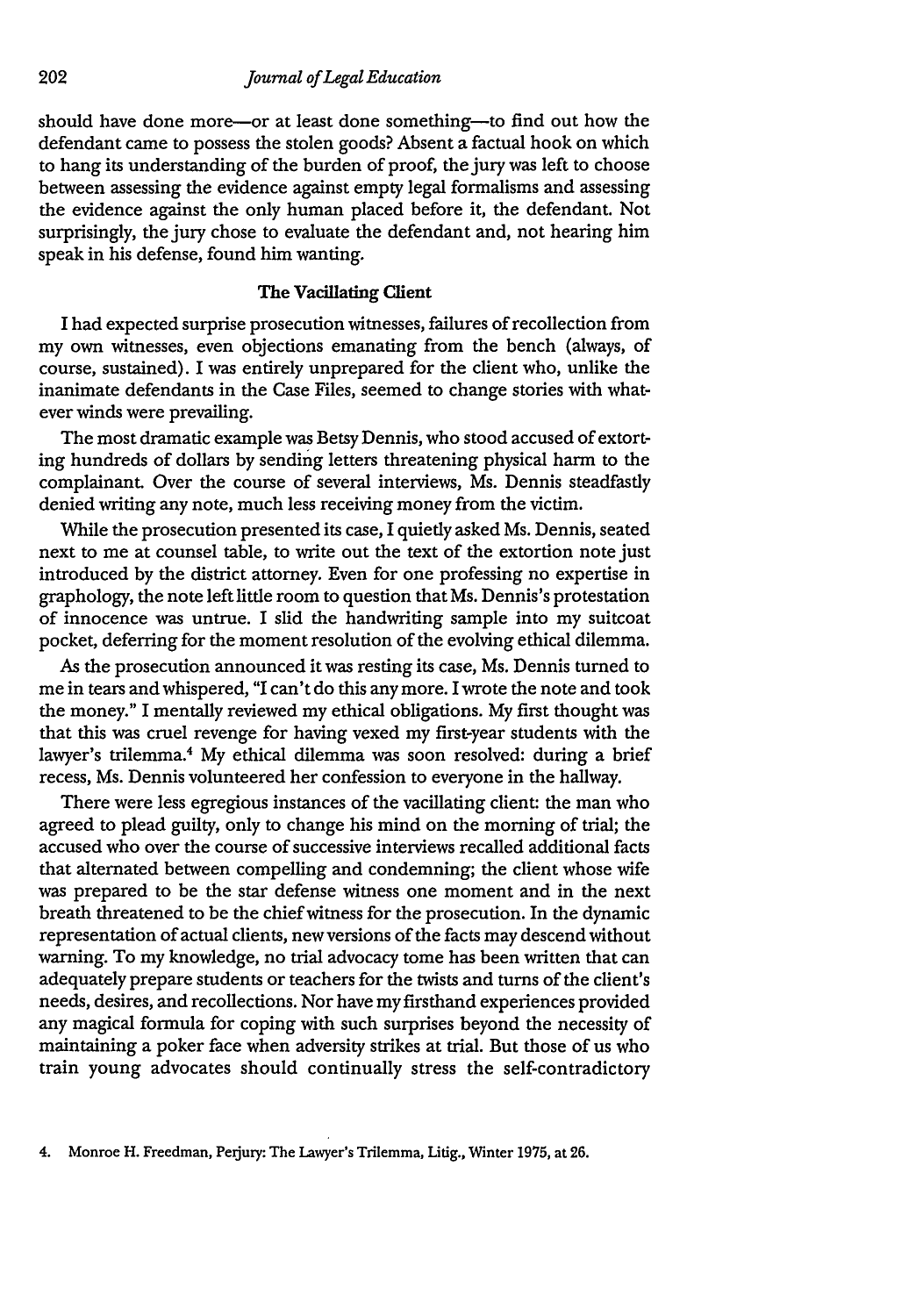adage: expect the unexpected. And we should contrive little surprises in our training materials.

## The Client in Name Only

The most disappointing aspect of my foray into the public defense was my frequent inability to cultivate a bona fide relationship with my client. The fact that the public defender is foisted upon the defendant rather than voluntarily retained as counsel certainly degrades the attorney-client bond at the outset. The bond is further strained when conditions, largely beyond the control of defense counsel, make the defendant feel that his counsel is simply a cog in the machinery processing him towards incarceration.

Perhaps nowhere are the circumstances less fostering of a textbook attorney-client relationship than in preliminary hearings, which in Pennsylvania generally are held before laypersons elected as districtjustices. On a good day, defense counsel will have seen the criminal complaint before arriving at the hearing. Only on extremely rare occasions will counsel have spoken to the defendant before meeting him at the district justice's office.

Typically the district justices schedule hearings every fifteen minutes, although often multiple hearings are scheduled for the same time. In each fifteen-minute slot, counsel is expected to interview the client as to the facts of the case and as to circumstances that may be relevant to reduction of bail; prepare for the hearing; cross-examine the prosecution witnesses; argue why the Commonwealth has not established the elements of the crime; advocate for reduction of bail; and, assuming the defendant is bound over for trial, explain to the client the next stages of the process. Although fifteen minutes is woefully inadequate, the districtjustice, pressured by an overcrowded docket, continually sends emissaries to interrupt the initial client conference and urge counsel to act with greater dispatch. Most clients leave the preliminary hearing confused about what has happened and equally befuddled as to what comes next.

This assembly-line justice is repeated during arraignments and pretrial conferences; it was not atypical for me to represent twenty clients in one morning.<sup>5</sup> Client counseling consisted of whispered conversations in the lockup (in the presence of fellow inmates), in the hallways, or at the bar while the judge simultaneously ran through a recitation of defendant's rights.

The instances when I felt satisfied with my representation and counseling were the handful of cases that proceeded to trial. The overwhelming majority of defendants who pleaded guilty, even when the ultimate disposition was quite favorable, felt that they had simply been led through the criminaljustice system to a destination marked Guilty. Many directed justifiable frustration at the attorney, who seemed more foe than zealous advocate.

**<sup>5.</sup>** Ironically, the Supreme Court relied upon the "obsession for speedy dispositions, regardless of the fairness of the result," as a basis for holding that an indigent defendant is entitled to appointed counsel even **for** petty offenses where actual incarceration results. Argersinger v. Hamlin, 407 **U.S. 25,** 34 **(1972);** see also Scott v. Illinois, 440 **U.S. 367 (1979)** (no right to counsel **in** misdemeanor case where defendant **is** not sentenced to prison).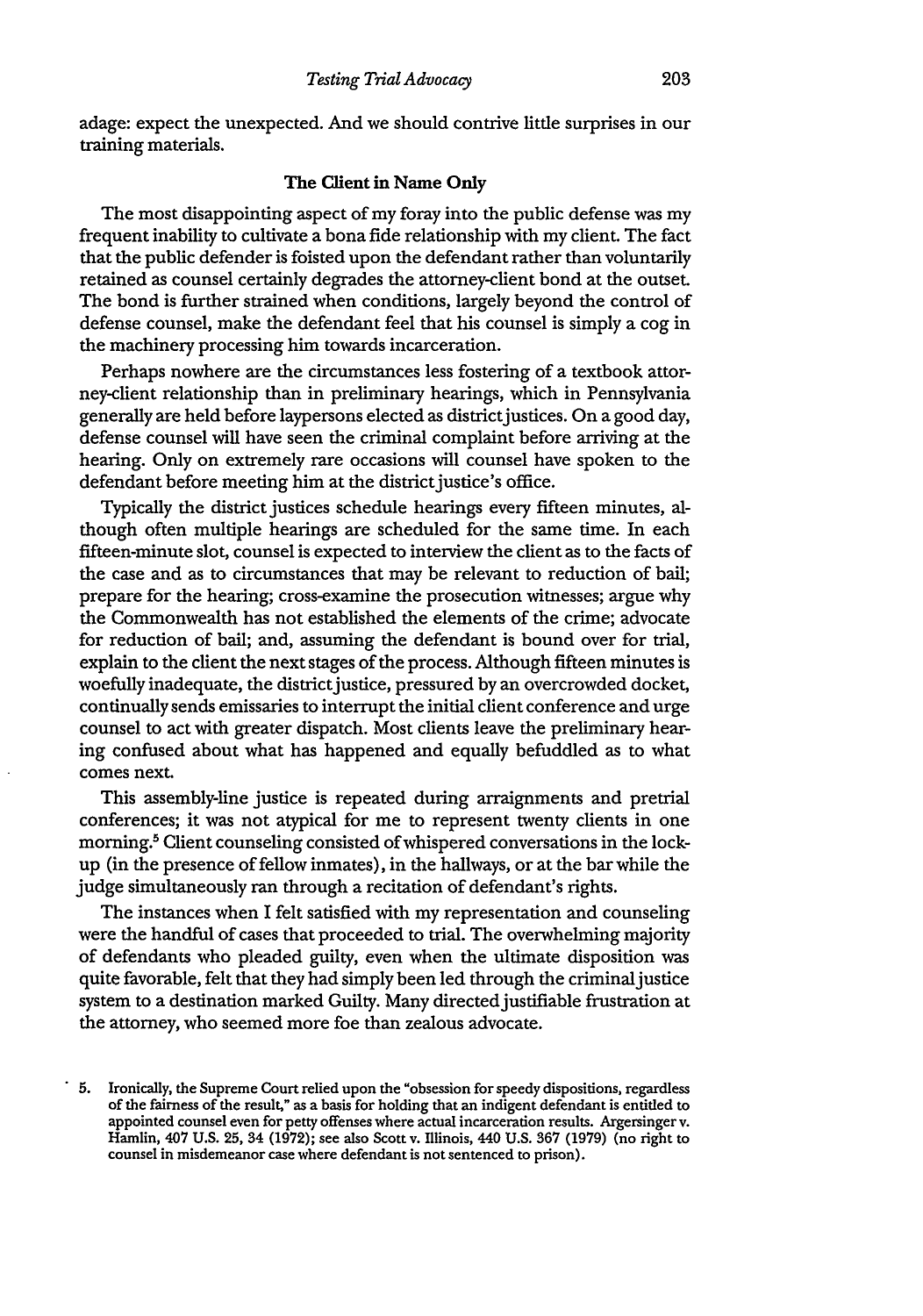### *Journal of Legal Education*

The defendant ever grateful for his attorney's good counsel is more common in fiction than in fact. Though the defense counsel's duties to the client may be clear in theory, in practice they become muddied, complex, inconstant, and at times adversarial. Students somehow must be trained to fight consciously and determinedly against the constant pressures of judges and other court functionaries who, concerned principally with controlling the docket, seek to pressure defense counsel into expedition. An attorney who acquiesces will leave the client feeling victimized rather than adequately represented.

# The Innocent Client

Thus far I have painted a rather dismal portrait of the public defender's clientele. The reward, of course, is the opportunity to represent the very person whom the structure and rules of the criminal justice system are designed to protect-the genuinely innocent client.

I came to my sabbatical quite clear on the theory that explains the role of defense counsel. Once a defendant enters a plea of not guilty, the prosecution is forced to override the presumption of innocence by proving each and every element of the crime beyond a reasonable doubt. Our system would rather find ninety-nine guilty persons innocent than wrongfully convict one innocent person. As a practical man, however, I approached my sabbatical with a certain skepticism. Would there be, in fact, truly innocent persons wrongfully accused of crimes?

Even discounting for the inability to shed the advocate's cloak, I found that the number of innocent defendants exceeded my expectations. Even when the police are acting entirely in good faith, they may lodge criminal charges without fully and carefully investigating all the circumstances of the crime. The probable-cause threshold for initiating criminal charges guarantees that there will be a certain percentage of persons charged who are, in fact, innocent.

Frankly, the most stressful moments of my brief career as a public defender were the trials of persons I was convinced were not guilty. Seldom have I seen anyone more ashen than a man facing a trial for a crime he insists he has not committed. Rarely have I felt so at loss for words as in trying to explain how it can be possible for an innocent person to confront ajail term. And never have I felt more satisfaction in my legal career than in watching a client walk out of the courtroom a free man.

\* \* \* \* \*

It is difficult in the context of a trial advocacy course to explain how, as a criminal defense counsel, one can maintain perspective and enthusiasm over years of representing clients who inspire little or no respect, affection, or trust. **By** the same token, it is impossible to convey to students the enormous responsibility and sense of satisfaction of providing the best possible defense to the truly innocent. And yet it is the teacher's duty to explore the criminal defense counsel's obligation to afford the same vigorous representation to guilty and innocent clients alike.